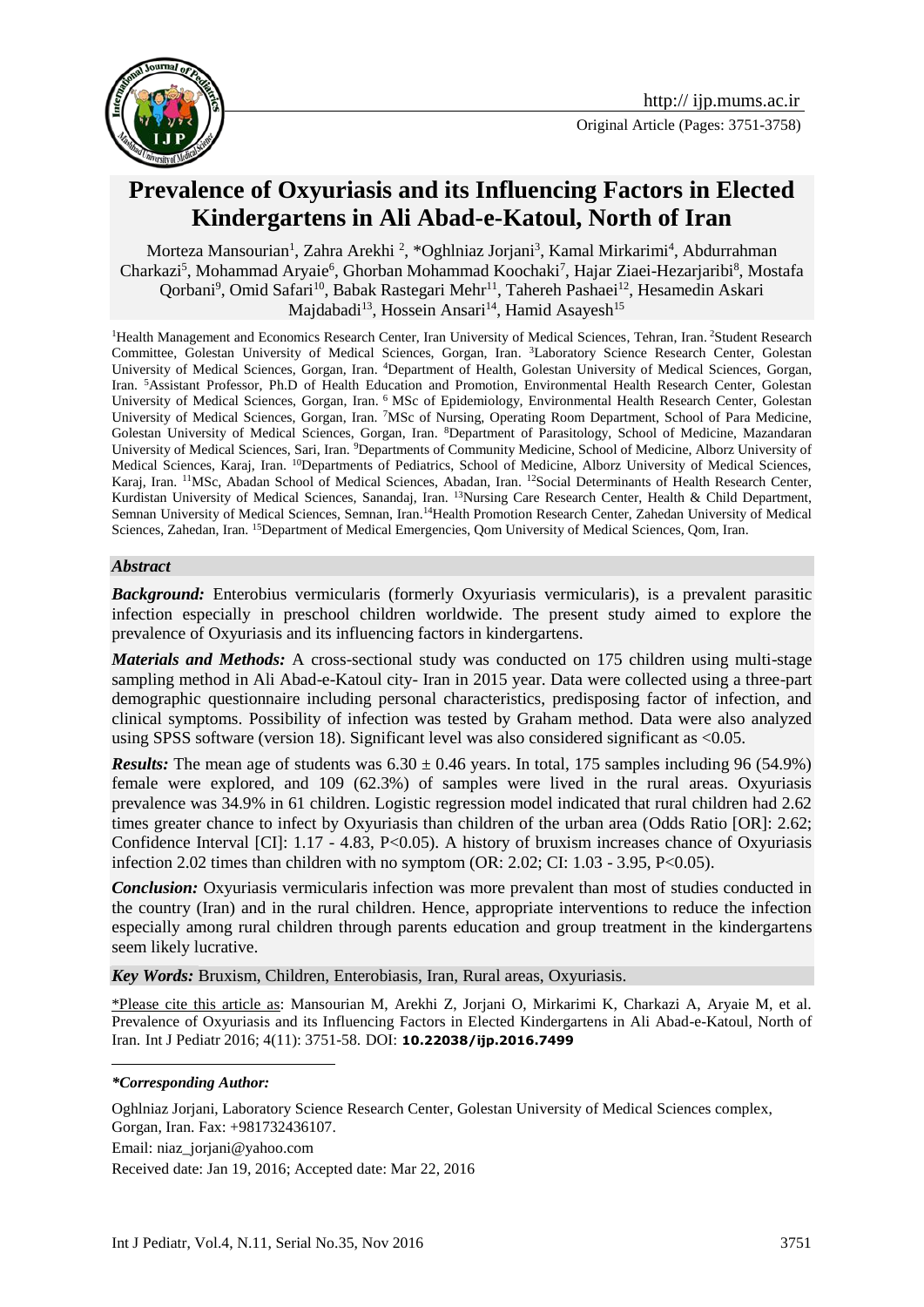# **1- INTRODUCTION**

 Enterobius vermicularis is an intestinal worm infection that spreads through soil and contact especially and also is a prevalent parasitic infection in tropical and subtropical countries (1,2) with a prevalence of 4-28 % in children across the world (3). Mature pinworms lives in the mucosa of the cecum, ascending colon and intestine. After fertilization the male worm dies and the female worm migrates to the anus and hatches more than ten thousand eggs in the anal sphincter especially at night. Importantly, seeds have sticky surface that allow them to not only stick to the skin, but also stick to the toys and clothes (4, 5). Parasite infection begins with ingestion of eggs that might be likely caused by self-devouring eggs or transfer from one person to another (2) , hence parasite can be transferred directly or indirectly through hands, clothes, bed sheets, and toilet (2).

Infection with this worm is usually asymptomatic and anal itching is also a common clinical symptom; in addition, secondary bacterial infection may also be observed due to scratch. Insomnia, restlessness and irritability may be occurred because of scratch; moreover, great pinworms can migrate to the appendicitis or genitourinary tract and cause consequently the appendicitis and urinary as well as reproductive problems  $(2, 6, 7)$ .

A remarkable number of children also suffer from anorexia and loss their weight. Other symptoms also occur including emotional instability, bed-wetting, nausea and vomiting, abdominal pain and bruxism (4). In some rare cases, parasite causes Extra-intestinal enterobius in the kidneys and fallopian tubes that seriously affects a person's health and even causes death (3, 4). This parasite is more prevalent in preschool age because of kid's activities and their close contacts with each other

than adults, and also is more common in crowded places such as kindergartens (8). The prevalence of parasite varies in different regions of Iran; in a review study conducted on 11,676 children reported prevalence of 1.2 to 66.1 %; in general, its prevalence estimated as 17.2% (9). In recent years, the prevalence of soiltransmitted parasites such as Ascaris, Hookworms and Trichuriasis has been remarkably dropped; while, Enterobius vermicularis is yet prevalent (5, 6).

A study conducted in China, stated that the most important factors for parasite prevalence in children (54.86 %) were low level of mother education and washing hands was not crucial before dinner that followed by other factors such as low education of fathers, pencil-chewing (toychewing) and play on the soil (7).

Observing the mature worms in the stool or detecting the parasite eggs by scotch tape method are two definitive diagnosis ways of the parasite. Since parasite eggs cannot be seen in the stool in more than ten percent of cases, the scotch tape and Graham methods are the best and surest ways to diagnose the eggs of parasite. The best time to run aforementioned tests is in the morning before going to the toilet and defecation (10, 11).

Single parasitism and self-transition ability increase the prevalence of parasite. It is not easily possible to identify the parasite, because of its complications, portability, high infection, asymptomatic patients. Oxyuriasis screening in schools merely implements based on symptoms and not based on standard tests; furthermore, as the vast majority of cases infection with this parasite are asymptomatic, and then it necessitates us to plan for prevention, diagnosis and timely treatment of children especially in the overcrowded places such as kindergartens. Prior to any plan for prevention and control of parasitic infection, the regional pollution must be specified. To the best of our knowledge,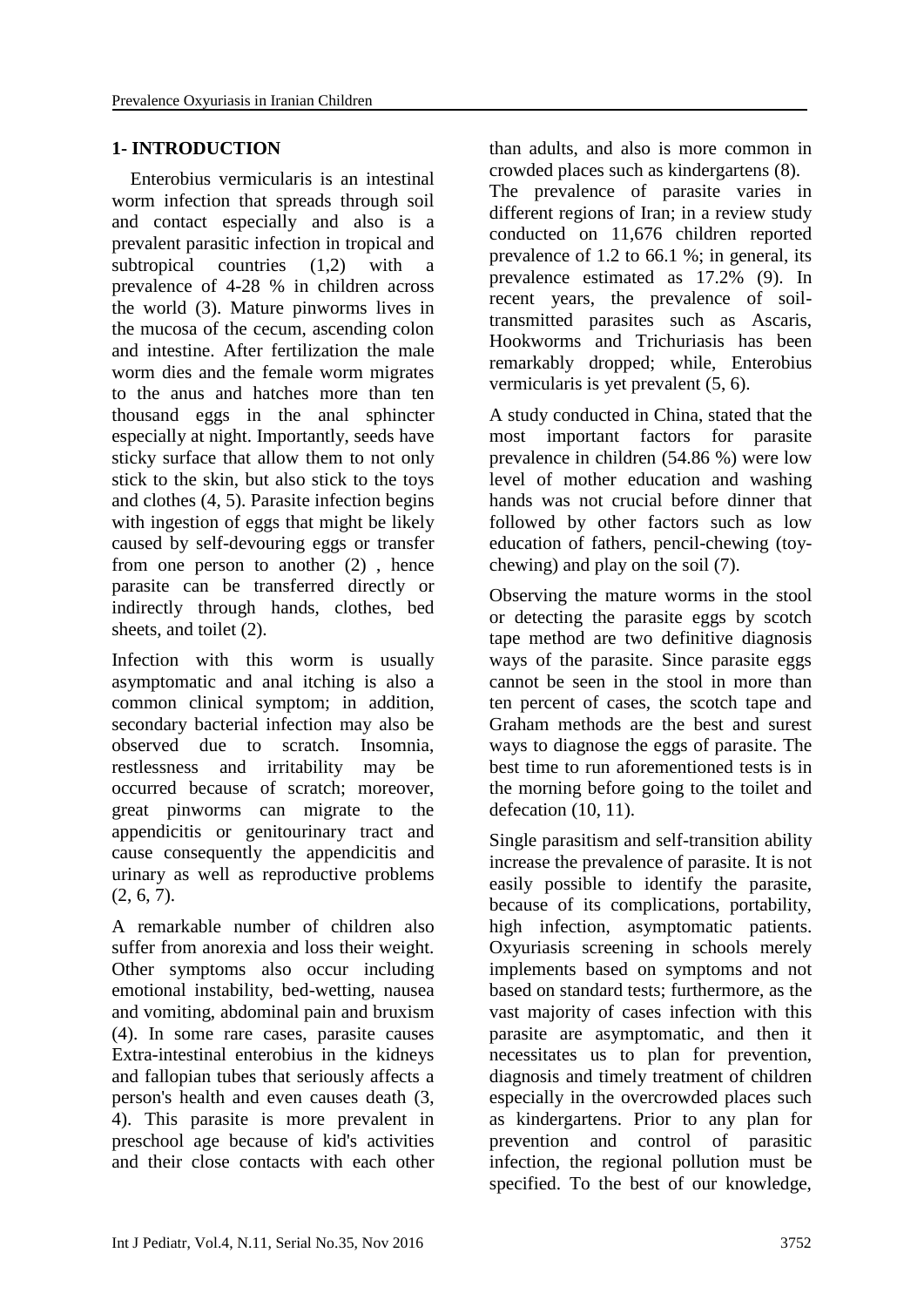there is no survey in terms of parasite infection and factors affecting the transmission of the parasite in children in the Ali Abad-e- Katoul city. Thus the current study was carried out to test the parasite prevalence and its effective factors in the kindergartens.

## **2- MATERIALS AND METHODS**

### **2-1. Study design and Procedure**

 A cross-sectional study was conducted on 175 kindergarten children in Ali Abade-Katoul city, North of Iran, during April and July 2015 year. The current protocol was confirmed by the Golestan University of Medical Science at Research Review Board (ID number: 394592122525).

Cluster sampling method was used such that each kindergarten considered as a cluster. At first, a number of clusters were randomly selected (nine kindergartens from rural area and five kindergartens from urban area); in final, samples were selected randomly from clusters. Prior to survey, parents of children were asked to participate in the study after coordinating with kindergartens authorities. Aims of the investigation were presented in a session and informed consent was obtained from all participants.

### **2-2. Study instrument**

A researcher-made checklist comprising 17 items (including age, gender, educational and occupation status, education of parents, predisposing factors of Enterobiasis such as washing hands, thumb-sucking and nail-biting habits, using personal cups and clinical symptoms of children was completed by mothers.

Prior to education, all mothers were aware of sessions through telephone a week before education and educated by a student in the laboratory sciences to collect smear samples before defecating in the morning with a Scotch tape (Graham's test).

To run Scotch test, a piece of tape was placed around the anal area, and removed and placed again on a slide. In final, collected lams were transferred immediately to the laboratory of parasitology of Golestan University of Medical Sciences and tested by an optical microscope.

Predisposing factors and clinical symptoms were answered in the form of yes and no. Parents informed if the test was positive to visit a doctor for treatment. The Scotch test was free and there was no charge to the families.

### **2-3. Sample size**

According to a related study (12), **P**=4.6, **d**=0.02, and  $\alpha$ = 0.05 as well as the following equation, the sample size was calculated as 175 students.

In this equation: **α** is Type I error, Probability of rejecting the null hypothesis when it is true. **Z** is the value from the table of probabilities of the standard normal distribution for the desired confidence level  $(Z = 1.96$  for  $95\%$ confidence). **P** is the proportion of successes in the population, the range of P is 0 to 1, and therefore the range of  $P(1-p)$ is  $0 \text{ to } 1$ .

$$
N = \frac{Z^{2}(1 - \frac{\alpha}{2})P(1 - P)}{d^{2}} = \frac{3.84 \times 0.345(0.655)}{0.005} \approx 175
$$

$$
z1 - \frac{\alpha}{2} = 1.96
$$
; P= 0.345;  
1-p= 0.655 and d<sup>2</sup>= 0.005

### **2-4. Data analysis**

Descriptive methods (frequency, mean, and standard deviation) were utilized to present demographic characteristics. To test normality of data, shapiro-wilk test was used. Chi-square and Fisher's exact tests were used to study qualitative variables. To explore the effective factors on Oxyuriasis, logistic regression model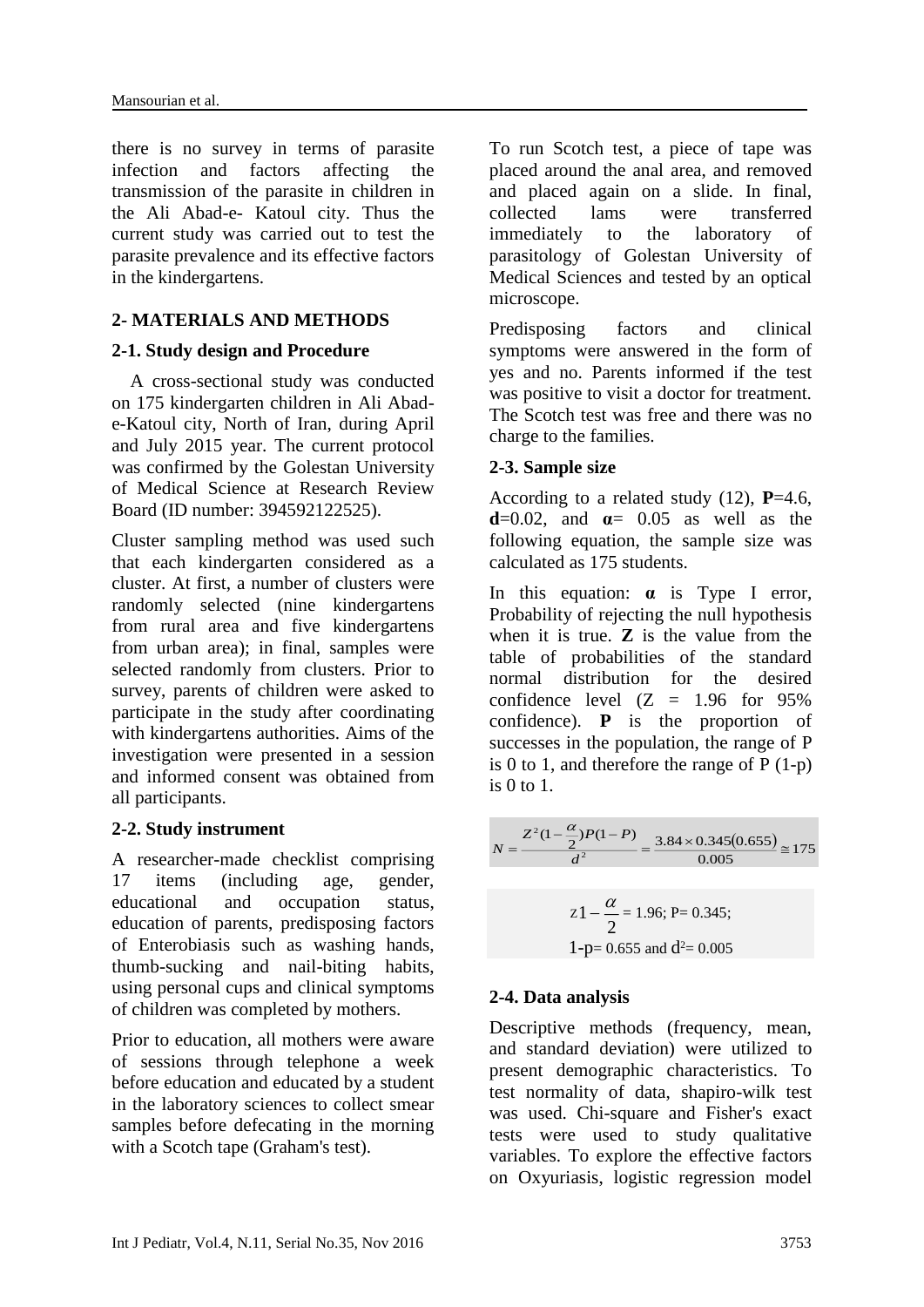was also conducted. To run logistic regression model, variables such as location, ethnicity, maternal education, history of bruxism, history of unsanitary food and insomnia were included in the model as independent variables. Significant level was also taken significant  $as < 0.05$ .

# **3- RESULTS**

The mean age of children was  $6.30 \pm$ 0.46 year with a range of 6 to 7 years. In general, 121(69.1 %) children were 6 years and the rest were 7 years old. Average number of children was  $4.24 \pm 0.79$  years ranging from 3 to 7 children years old. In total, 96 (54.9%) of students were female and 109 (62.3%) was lived in the rural area; also, 168 mothers (96%) were housewives and most of parents had education less than diploma (**Table.1**).

Given 175 explored children, 61 children had Oxyuriasis with a prevalence of 34.9 %. The mean number of family in students with Oxyuriasis was  $2.21 \pm 0.77$ and in healthy students was  $4.26 \pm 0.8$ . A significant relationship was not found between the two aforementioned groups (students with and without Oxyuriasis) (P=0.609). Furthermore, results showed that the prevalence of Oxyuriasis was greater in Turkmen ethnicity than non-Turkmen ( $P = 0.004$ ).

Fisher's exact test showed a significant relationship prevalence of Oxyuriasis and parents education so that prevalence of parasite in children who had parents with university education were significantly lower than children those had parents with an academic education (P=0.006).

Although, the prevalence of Oxyuriasis was meaningfully higher in male than female children, but this difference was not significant (P= 0.07) (**Table. 1**).

The prevalence of the parasite was accordingly 38.8 and 25.9 % in 6 and 7

years old children that was not remarkable according to Fisher's exact test  $(P=0.099)$ . In terms of personal hygiene, 165 (91.4%) of non-infected students and 10 (8.6%) of infected subjects washed their hands with soap. In addition, 63 (36%) and 28 (45.9%) of non-infected and infected students had unsanitary feeding, respectively **(Table. 2)**.

Chi-square test showed that bruxism was significantly higher in children who suffered from bruxism than healthy children ( $P = 0.027$ ). Additionally, history of unhealthy nutrition was significantly higher in infected children than healthy children ( $P = 0.05$ ). Infected children also experienced more insomnia than other children, but this difference was not considerable (P=0.068) (**Table.2**).

To find simultaneous effect of all questions on Oxyuriasis, logistic regression model was utilized. Logistic regression revealed that children living in the rural area had 2.62 times greater chance to infect by Oxyuriasis than children of the urban area (odds ratio [OR]: 2.62; confidence interval [CI]: 1.17 -4.83,  $P = 0.018$ .

Students with bruxism experienced 2.02 times Oxyuriasis infection than children without symptom (OR: 2.02; CI: 1.03 -  $3.95, P= 0.027$ ).

Also, there was a significant relationship between the ethnicity (OR: 2.37; CI: 0.977- 5.790, P= 0.056) and consumption of unsanitary food (OR: 1.872; CI: 0.945- 3.709, P= 0.072) with Oxyuriasis prevalence.

The chance of infection was 2.37 times more in Turkmen children than non-Turkmen children; in addition, this chance was 1.87 times higher in children consumed unsanitary foods than other (**Table.3**).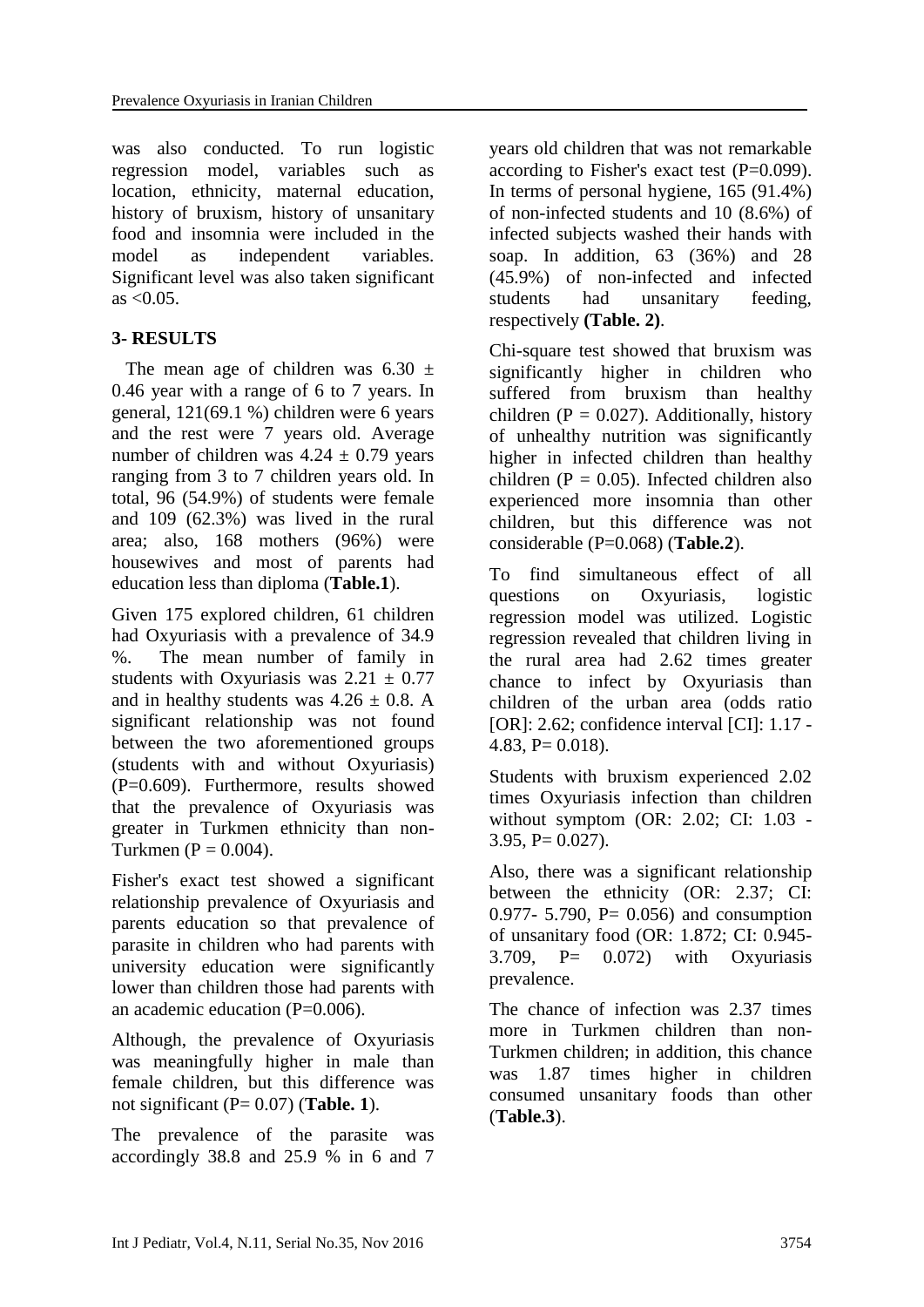| Variables             |                         | Non-infected subjects |                | Infected subjects |              | P-value |  |
|-----------------------|-------------------------|-----------------------|----------------|-------------------|--------------|---------|--|
|                       |                         | Number                | Percent        | Number            | Percent      |         |  |
| Gender                | Female                  | 96                    | 54.9           | 28                | 45.9         | 0.07    |  |
|                       | Male                    | 79                    | 45.1           | 33                | 54.1         |         |  |
| Place of living       | City                    | 66                    | 37.7           | 12                | 19.7         | 0.001   |  |
|                       | Village                 | 109                   | 62.3           | 42                | 80.3         |         |  |
| Ethnicity             | Fars                    | 51                    | 29.1           | 9                 | 14.8         |         |  |
|                       | Turkmen                 | 84                    | 48             | 37                | 60.7         | 0.004   |  |
|                       | Sistani                 | 31                    | 17.7           | 14                | 23           |         |  |
|                       | Other                   | 9                     | 5.1            | $\mathbf{1}$      | 1.6          |         |  |
| Mother's job          | Housewife               | 168                   | 96             | 60                | 98.4         |         |  |
|                       | Employed                | 7                     | $\overline{4}$ | 1                 | 1.6          | 0.424   |  |
|                       | <b>Illiterate</b>       | $\overline{4}$        | 2.3            | 4                 | 6.6          |         |  |
|                       | Primary school          | 29                    | 16.6           | 25                | 41           | 0.006   |  |
| Mother's              | Junior School           | 56                    | 32             | 20                | 32.8         |         |  |
| education             | High school             | 54                    | 30.9           | 11                | 18           |         |  |
|                       | <b>Associate Degree</b> | 16                    | 9.1            | $\overline{0}$    | $\mathbf{0}$ |         |  |
|                       | <b>Bachelor</b>         | 16                    | 9.1            | 1                 | 1.6          |         |  |
| Father's<br>education | Illiterate              | 14                    | 8              | 1                 | 1.6          |         |  |
|                       | Primary school          | 65                    | 37.1           | 12                | 19.7         |         |  |
|                       | Junior School           | 46                    | 26.3           | 19                | 31.1         | 0.006   |  |
|                       | High school             | 33                    | 18.9           | 26                | 42.6         |         |  |
|                       | <b>Associate Degree</b> | 9                     | 5.1            | $\overline{2}$    | 3.3          |         |  |
|                       | <b>Bachelor</b>         | 8                     | 4.6            | $\mathbf{1}$      | 1.6          |         |  |

| Table-1: Frequency of demographic characteristics and infection with Oxyuriasis in children |  |
|---------------------------------------------------------------------------------------------|--|
|---------------------------------------------------------------------------------------------|--|

# **Table-2:** The frequency of healthy behaviors, clinical symptoms and Oxyuriasis infection in children

| Variables               |                | Non-infected subjects |         | Infected subjects |         |  |
|-------------------------|----------------|-----------------------|---------|-------------------|---------|--|
|                         |                | Number                | Percent | Number            | Percent |  |
|                         | Yes            | 165                   | 94.3    | 56                | 91.8    |  |
| Personal hygiene        | N <sub>o</sub> | 10                    | 5.7     | 5                 | 8.2     |  |
| Parasitic infections    | Yes            | 46                    | 26.3    | 12                | 19.7    |  |
|                         | N <sub>0</sub> | 129                   | 73.7    | 49                | 80.3    |  |
| <b>Bruxism</b>          | Yes            | 80                    | 45.7    | 35                | 57.4    |  |
|                         | N <sub>0</sub> | 95                    | 54.3    | 26                | 42.6    |  |
|                         | Yes            | 62                    | 35.4    | 25                | 41      |  |
| Anal itching            | No             | 113                   | 64.6    | 36                | 59      |  |
| Unsanitary feeding      | Yes            | 63                    | 36      | 28                | 45.9    |  |
|                         | N <sub>o</sub> | 112                   | 64      | 33                | 54.1    |  |
| Washing hands with      | Yes            | 165                   | 91.4    | 55                | 90.2    |  |
| soap                    | N <sub>0</sub> | 15                    | 8.6     | 6                 | 9.8     |  |
|                         | Yes            | 122                   | 69.7    | 43                | 70.5    |  |
| Using personal glass    | N <sub>0</sub> | 53                    | 30.3    | 18                | 29.5    |  |
| Fatigue                 | Yes            | 53                    | 30.3    | 20                | 32.8    |  |
|                         | N <sub>0</sub> | 122                   | 69.7    | 41                | 67.2    |  |
| Nail biting and sucking | Yes            | 21                    | 12      | $\overline{7}$    | 11.5    |  |
| fingers                 | N <sub>o</sub> | 154                   | 88      | 54                | 88.5    |  |
| Insomnia                | Yes            | 18                    | 10.3    | 10                | 16.4    |  |
|                         | N <sub>o</sub> | 157                   | 89.7    | 51                | 83.6    |  |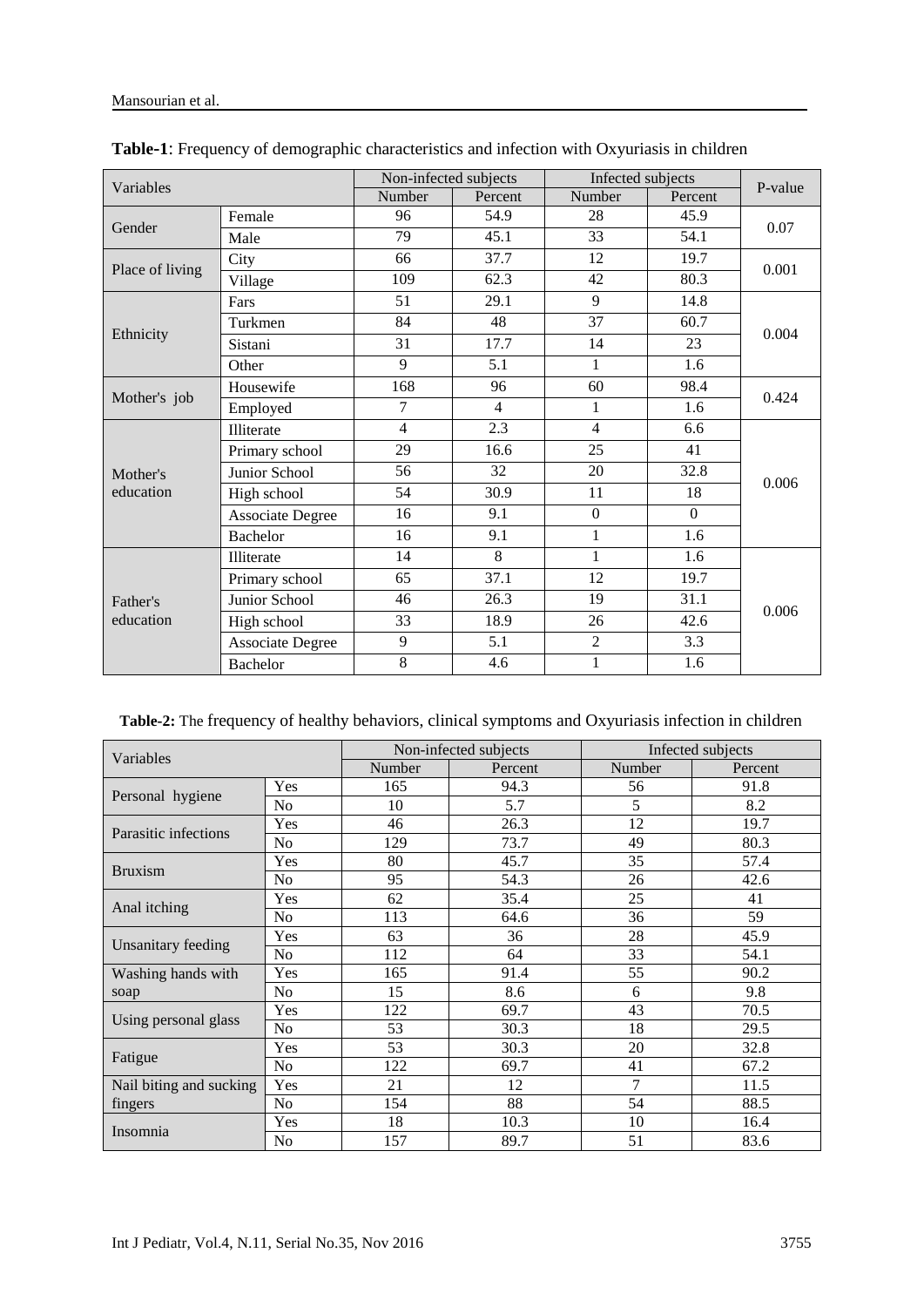| Variables         | Wald   | S.E   | B        | Exp(B) | P-value  | $95\%$ C.I for Exp $(B)$ |       |
|-------------------|--------|-------|----------|--------|----------|--------------------------|-------|
|                   |        |       |          |        |          | Lower                    | Upper |
| Residency         | 5.563  | 0.408 | 0.963    | 2.620  | 0.018    | 1.171                    | 5.831 |
| Ethnicity         | 3.642  | 0.414 | 0.866    | 2.378  | 0.056    | 0.977                    | 5.790 |
| <b>Bruxism</b>    | 4.253  | 0.342 | 0.704    | 2.023  | 0.039    | 1.036                    | 3.950 |
| Unhealthy feeding | 3.230  | 0.349 | 0.637    | 1.872  | 0.072    | 0.945                    | 3.709 |
| Constant          | 26.281 | 0.490 | $-2.512$ | 0.081  | < 0.0001 |                          |       |

**Table-3**: Binary Logistic regression results for selected variables

Wald: Wald test; SE: Standard Error; B: Beta; Exp: Odds Ratio; CI: Confidence interval.

### **4- DISCUSSION**

 At present, the prevalence of infection with E. vermicularis was 34.9 % in children that is beyond the most studies conducted in Iran. The infection rate was 7.8, 14.7, and 7.1 % in kindergarten of Dezfool (13), Kermanshah (14), and Amol (15) cities, respectively that are significantly less than the current survey. While, a study implemented in Babol city reported 33.3 % of infection (16) similar to the present investigation. The prevalence of infection varies in different parts of the globe. Adwan and Bdir study carried out in Palestine indicated 15.6-28.9 % of infection (17). Also, nine explorations in China showed the prevalence infection of 17.8% (18). The aforementioned infection in Myanmar (19), Sri Lanka (20) , and Malaysia (21) was accordingly 47.2, 6.2, and 12.5 %; moreover, in South Korea in 2008 and 2009 years was correspondingly 4.1 and 4.5 % among children aged 5-7 years (22).

However, the infection can be different across the world based on health facilities and socio-economic status. Therefore, it is recommended that necessary interventions and education implement to decrease the prevalence of infection. Conducting the group treatment among other members of family and children in the kindergarten appeared to be beneficial to prevent from re-infection that is well-documented as an appropriate treatment technique (23).

Parents must also be provided by necessary education for preventing infection and quick treatment. An interventional survey accomplished in South Korea revealed that the parasite infection decreased from 9.9 to 3 % three months after intervention and also diminished in 2.7% after six months (23, 24). In the current study, lodging and symptoms of bruxism were the most important predictors of the E. vermicularis infection. This means that children living in the rural area were 2.62 times more at risk of E. vermicularis city than children living in the urban region that may be likely caused by the fact that rural children play freely in the alleys with close contacts; therefore, parasite transfers easily from soil to them and among them. In many studies, prevalence in children living in the rural area was more than children living in the urban area. Rashid et al. study conducted in Bangladesh showed that prevalence was 25 and 4 % in the villages and cities, respectively. They attributed this difference to poor sanitation, poor life standards, low income and poor education of parents as well as early cessation of breastfeeding (25).

A study conducted by Norouzian et al. in Babol city (North of Iran) stated that children in the rural area were significantly more infected by parasite than children in the urban area (16). At present, bruxism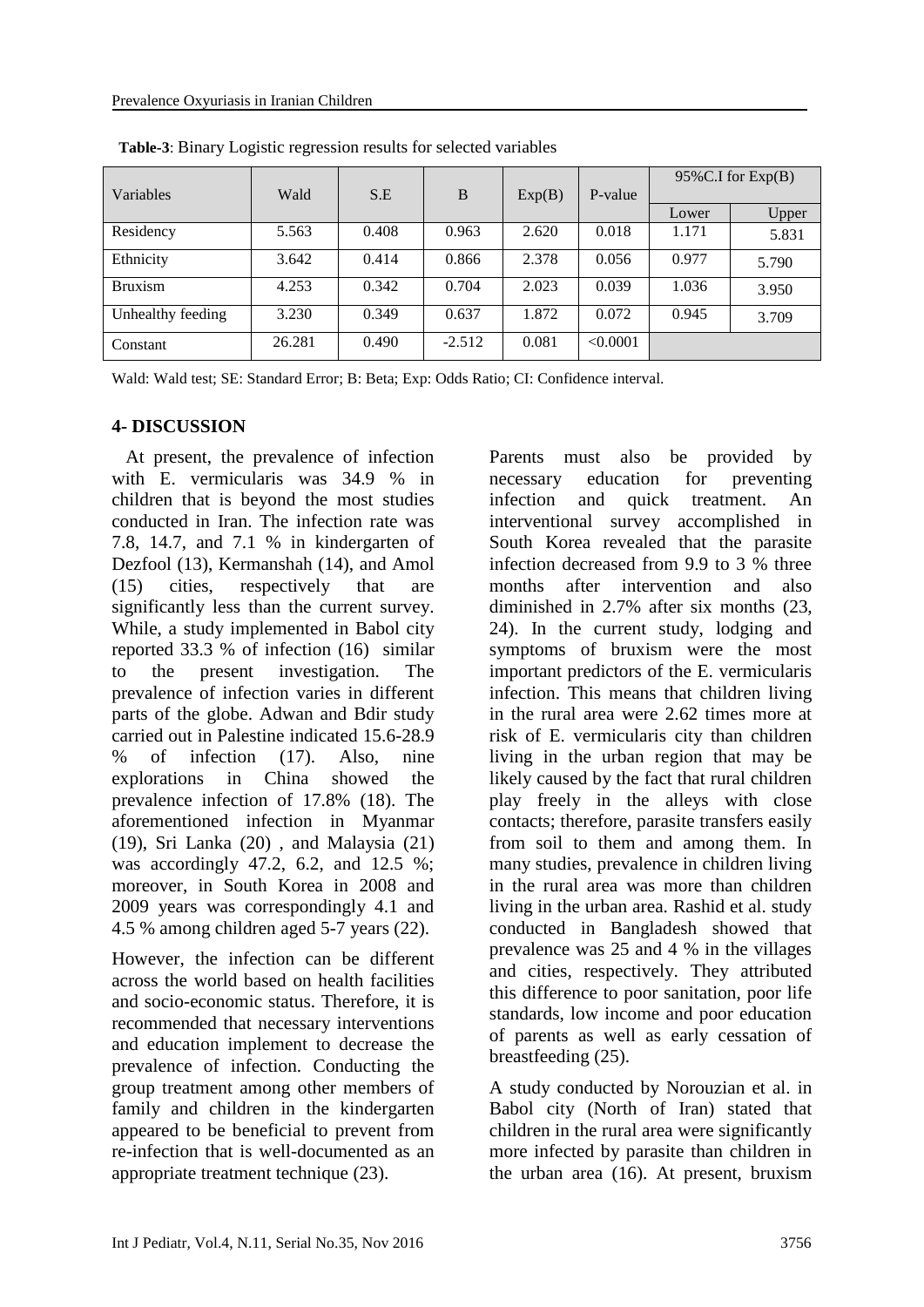increased 2.02 times the chance of infection in E. vermiculari parasite. Of course, bruxism is a common and specific clinical symptom for infection that increases considerably the probability of infection. Then, bruxism is known as the outcome of infection with E. vermicularis parasite and not as the reason of infection. Unsanitary feeding and Turkmen ethnicity were other variables that increased significantly the infection in parasite.

Hence, parents must be provided by adequate information in terms of healthy diet of children. Ethnicity has been less studied in other studies, but the present Turkmen children were more inclined in infection compared with non- Turkmen children. It can be justified by the fact that the majority of Turkmen ethnicity lives in the rural area of Ali Abad-e- Katoul city; additionally as mentioned before, infection rate was higher in the rural areas.

# **4-1. Limitations of the study**

The limitation of the current survey were as follow; cross-sectional results, collected data by self-report method (no observation of symptoms), no review of hand washing before eating food as well as income status, and disposal of domestic sewage and toilet that must be taken into account for generalizing of the results.

# **5. CONCLUSION**

 Findings presented that the prevalence of infection with E. vermicularis was higher than most of studies in the country and in the rural children. Additionally, infection was strongly higher in Turkmen children that necessitate us to consider this ethnicity more accurately. Thereupon, designing, implementation and evaluation of intervention to reduce the infection especially among rural children through parents education and group treatment in the kindergartens seem likely useful.

# **6- CONFLICT OF INTEREST:** None.

# **7- ACKNOWLEDGMENT**

Authors wish to thank the mothers and authorities of kindergartens who participated in the survey and also Vice Chancellor of Technology and Information of Golestan University of Medical Science for its financial support.

# **8- REFERENCES**

1. Farrar J, Hotez P, Junghanss T, Kang G, Lalloo D, White NJ. Manson's tropical diseases: Elsevier Health Sciences; 2013.

2. Van Weyenberg S, De Boer N. Enterobiasis vermicularis. Video Journal and Encyclopedia of GI Endoscopy. 2013;1(2):359-60.

3. Bethony J, Brooker S, Albonico M, Geiger SM, Loukas A, Diemert D, et al. Soiltransmitted helminth infections: ascariasis, trichuriasis, and hookworm. The Lancet. 2006;367(9521):1521-32.

4. Knopp S, Steinmann P, Keiser J, Utzinger J. Nematode infections: soil-transmitted helminths and Trichinella. Infectious disease clinics of North America. 2012;26(2):341-58.

5. Kucik CJ, Martin GL, Sortor BV. Common intestinal parasites. American family physician 2004; 69(5):1161-1168.

6. Arca MJ, Gates RL, Groner JI, Hammond S, Caniano DA. Clinical manifestations of appendiceal pinworms in children: an institutional experience and a review of the literature. Pediatric surgery international. 2004;20(5):372-5.

7. Burkhart CN, Burkhart CG. Assessment of frequency, transmission, and genitourinary complications of enterobiasis (pinworms). International journal of dermatology. 2005;44(10):837-40.

8. Cook GC. Enterobius vermicularis infection. Gut. 1994;35(9):1159.

9. Moosazadeh M, Abedi G, Afshari M, Mahdavi SA, Farshidi F, Kheradmand E. Prevalence of Enterobius vermicularis Among Children in Kindergartens and Primary Schools in Iran: A Systematic Review and Meta-Analysis. Osong Public Health and Research Perspectives. 2016.